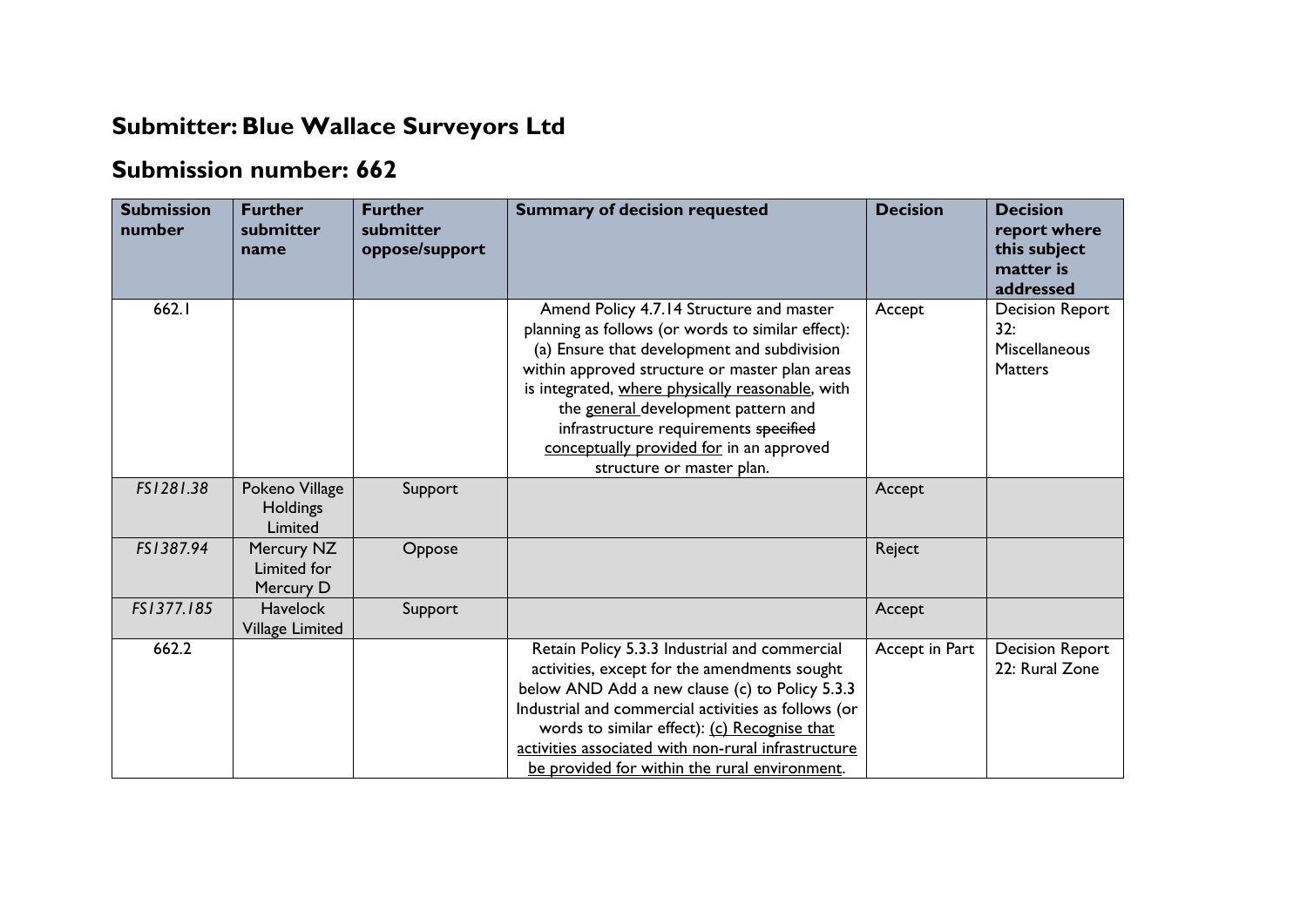| <b>Submission</b><br>number | <b>Further</b><br>submitter<br>name    | <b>Further</b><br>submitter<br>oppose/support | <b>Summary of decision requested</b>                                                                                                                                                                                                                                                                                 | <b>Decision</b> | <b>Decision</b><br>report where<br>this subject<br>matter is<br>addressed |
|-----------------------------|----------------------------------------|-----------------------------------------------|----------------------------------------------------------------------------------------------------------------------------------------------------------------------------------------------------------------------------------------------------------------------------------------------------------------------|-----------------|---------------------------------------------------------------------------|
| FS1387.95                   | Mercury NZ<br>Limited for<br>Mercury D | Oppose                                        |                                                                                                                                                                                                                                                                                                                      | Accept in Part  |                                                                           |
| FS1379.222                  | <b>Hamilton City</b><br>Council        | Oppose                                        |                                                                                                                                                                                                                                                                                                                      | Accept in Part  |                                                                           |
| 662.3                       |                                        |                                               | Retain Policy 5.6.3 Subdivision within the<br>Country Living Zone, except for the<br>amendments sought below AND Amend Policy<br>5.6.3(a)(i) Subdivision within the Country Living<br>Zone as follows: (i) The creation of undersized<br>lots is avoided-discouraged where character and<br>amenity are compromised; | Reject          | <b>Decision Report</b><br>18: Country<br>Living Zone                      |
| FS1387.96                   | Mercury NZ<br>Limited for<br>Mercury D | Oppose                                        |                                                                                                                                                                                                                                                                                                                      | Accept          |                                                                           |
| FS1379.226                  | <b>Hamilton City</b><br>Council        | Oppose                                        |                                                                                                                                                                                                                                                                                                                      | Accept          |                                                                           |
| 662.4                       |                                        |                                               | Retain Rule 16.1.3 Restricted Discretionary<br>Activities, except for the amendments sought<br>below AND Amend Rule 16.1.3 RD1(c)<br>Restricted Discretionary Activities as follows: (c)<br>The minimum net site area per residential unit is<br>300200m2.                                                           | Reject          | <b>Decision Report</b><br>14: Residential<br>Zone                         |
| FS1129.24                   | Auckland<br>Council                    | Support                                       |                                                                                                                                                                                                                                                                                                                      | Reject          |                                                                           |
| FS1387.97                   | Mercury NZ<br>Limited for<br>Mercury D | Oppose                                        |                                                                                                                                                                                                                                                                                                                      | Accept          |                                                                           |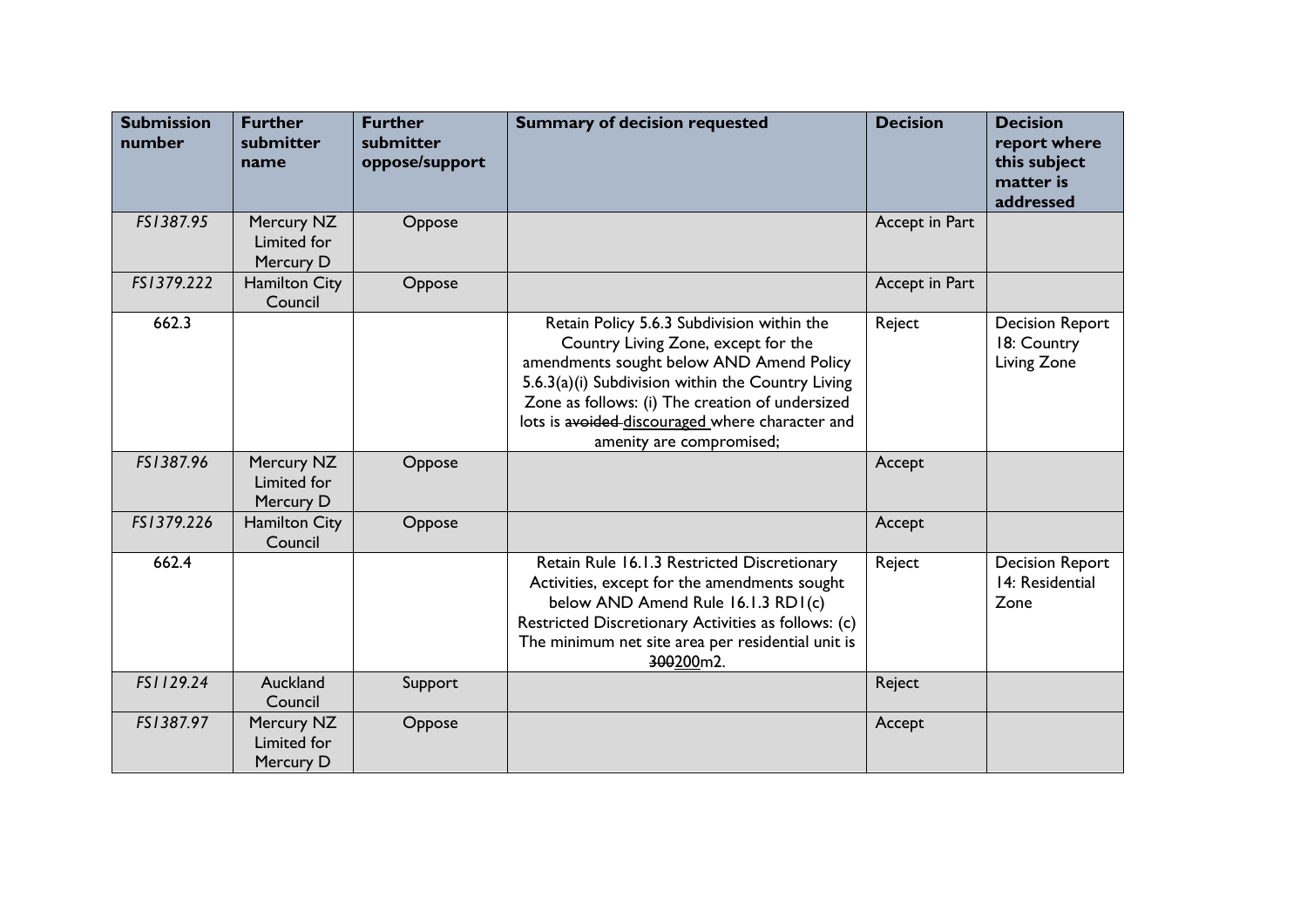| <b>Submission</b><br>number | <b>Further</b><br>submitter<br>name    | <b>Further</b><br>submitter<br>oppose/support | <b>Summary of decision requested</b>                                                                                                                                                                                                                                                                                                                                                | <b>Decision</b> | <b>Decision</b><br>report where<br>this subject<br>matter is<br>addressed |
|-----------------------------|----------------------------------------|-----------------------------------------------|-------------------------------------------------------------------------------------------------------------------------------------------------------------------------------------------------------------------------------------------------------------------------------------------------------------------------------------------------------------------------------------|-----------------|---------------------------------------------------------------------------|
| 662.5                       |                                        |                                               | Retain Rule 16.2.4.1 P2 Earthworks - General,<br>except for the amendments sought below AND<br>Amend Rule 16.2.4.1 P2 Earthworks - General as<br>follows (or words to similar effect): Earthworks<br>for the purpose of creating a building platform<br>and accessway for residential purposes within a<br>site, using imported fill material must meet the<br>following condition: | Accept in part  | <b>Decision Report</b><br>14: Residential<br>Zone                         |
| FS1387.98                   | Mercury NZ<br>Limited for<br>Mercury D | Oppose                                        |                                                                                                                                                                                                                                                                                                                                                                                     | Accept in part  |                                                                           |
| 662.6                       |                                        |                                               | Amend Rule 16.3.5 P1 Daylight admission as<br>follows: Buildings must not protrude through a<br>height control plane rising at an angle of 37<br>degrees commencing at an elevation of 2.53m<br>above ground level at every point of the site<br>boundary                                                                                                                           | Reject          | <b>Decision Report</b><br>14: Residential<br>Zone                         |
| 662.7                       |                                        |                                               | Retain Rule 16.3.8 P1(a)(i) Service Court, except<br>for the amendments sought below AND Amend<br>Rule 16.3.8 P1(b) Service Court to require a<br>dimension of at least a 3m diagonal line that is no<br>less than 1.5m in width rather than the 3m<br>diameter requirement.                                                                                                        | Accept in part  | <b>Decision Report</b><br>14: Residential<br>Zone                         |
| 662.8                       |                                        |                                               | Amend Rule 16.3.9.3 P1(a) Building setback -<br>Waterbodies as follows: (a) Any building must be<br>setback a minimum of: (i) 23m from the margin<br>of any: A. lake over 4ha; and B. wetland; (ii) 23m<br>from the bank of any river (other than the<br>Waikato and Waipa Rivers);  (v) 10m from a                                                                                 | Accept in part  | <b>Decision Report</b><br>14: Residential<br>Zone                         |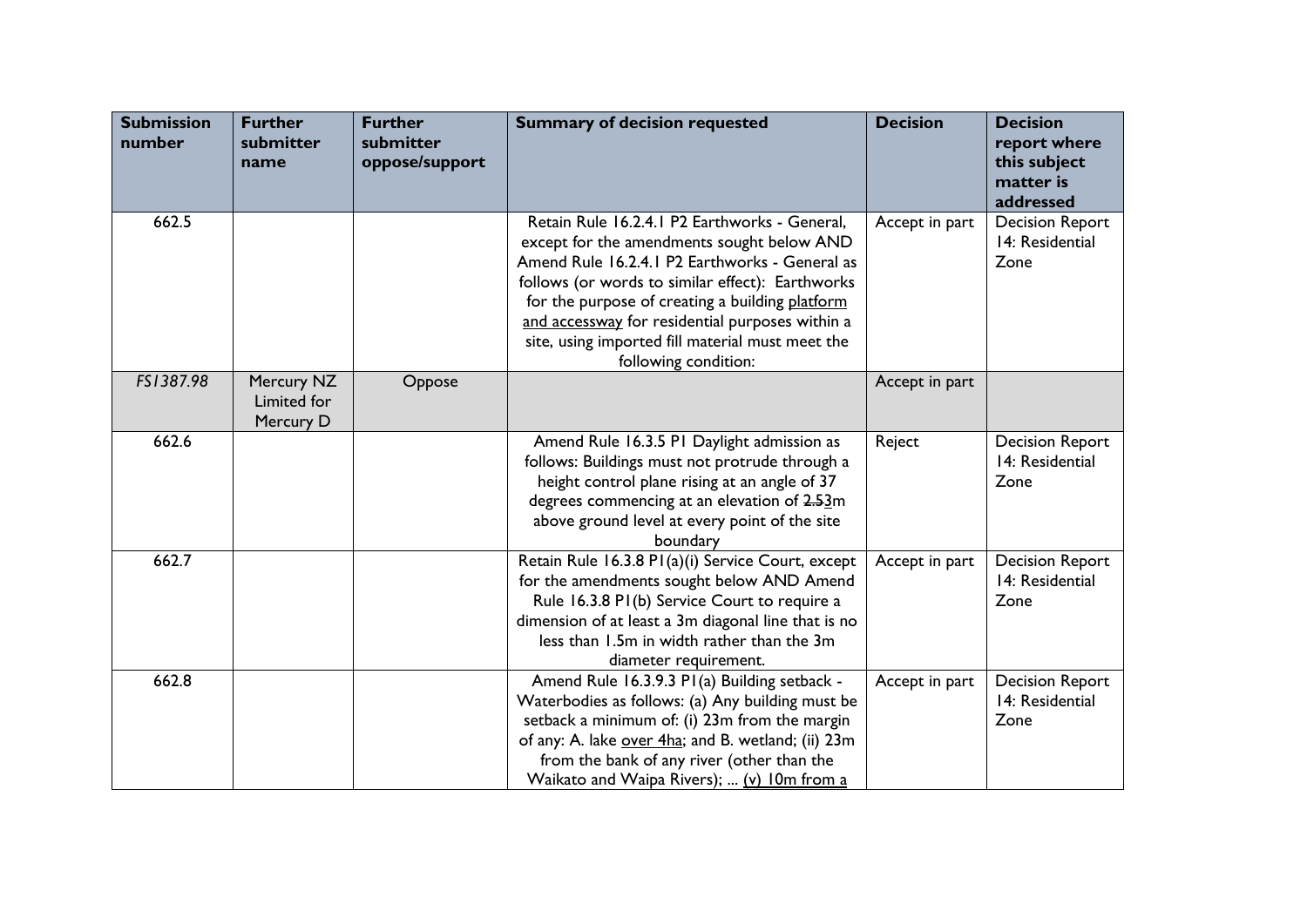| <b>Submission</b><br>number | <b>Further</b><br>submitter<br>name    | <b>Further</b><br>submitter<br>oppose/support | <b>Summary of decision requested</b>                                                                                                                                                                                                                                                                                                                                                                                                                                                                                                                                                                                                                                                                                                                                               | <b>Decision</b> | <b>Decision</b><br>report where<br>this subject<br>matter is<br>addressed |
|-----------------------------|----------------------------------------|-----------------------------------------------|------------------------------------------------------------------------------------------------------------------------------------------------------------------------------------------------------------------------------------------------------------------------------------------------------------------------------------------------------------------------------------------------------------------------------------------------------------------------------------------------------------------------------------------------------------------------------------------------------------------------------------------------------------------------------------------------------------------------------------------------------------------------------------|-----------------|---------------------------------------------------------------------------|
|                             |                                        |                                               | managed wetland AND Any consequential<br>amendments.                                                                                                                                                                                                                                                                                                                                                                                                                                                                                                                                                                                                                                                                                                                               |                 |                                                                           |
| FS1387.99                   | Mercury NZ<br>Limited for<br>Mercury D | Oppose                                        |                                                                                                                                                                                                                                                                                                                                                                                                                                                                                                                                                                                                                                                                                                                                                                                    | Accept in part  |                                                                           |
| 662.9                       |                                        |                                               | Retain Rule 16.4.1 RD1 Subdivision - General,<br>except for the amendments sought below AND<br>Amend Rule 16.4.1 RD1 Subdivision - General as<br>follows: (a) Subdivision must comply with all of<br>the following conditions:  (iii) Where roads are<br>to be vested in Council, and where practicable,<br>they must follow a grid layout;  (v) Where the<br>subdivision is within a structure plan area,<br>neighbourhood centres within the site are<br>provided in general accordance with that<br>structure plan document. (b) Council's discretion<br>shall be restricted to the following matters:<br>(ix) General consistency with any relevant<br>structure plan or master plan including the<br>provision of neighbourhood parks, reserved and<br>neighbourhood centres; | Reject          | <b>Decision Report</b><br>14: Residential<br>Zone                         |
| FS1387.100                  | Mercury NZ<br>Limited for<br>Mercury D | Oppose                                        |                                                                                                                                                                                                                                                                                                                                                                                                                                                                                                                                                                                                                                                                                                                                                                                    | Accept          |                                                                           |
| 662.10                      |                                        |                                               | Retain Rule 16.4.4 RD1 Subdivision - Multi-unit<br>development, except for the amendments sought<br>below AND Amend Rule 16.4.4 RD1(a)(iii)<br>Subdivision - Multi-unit development to reduce<br>the minimum net site area required to 200m2<br>for each unit.                                                                                                                                                                                                                                                                                                                                                                                                                                                                                                                     | Reject          | <b>Decision Report</b><br>14: Residential<br>Zone                         |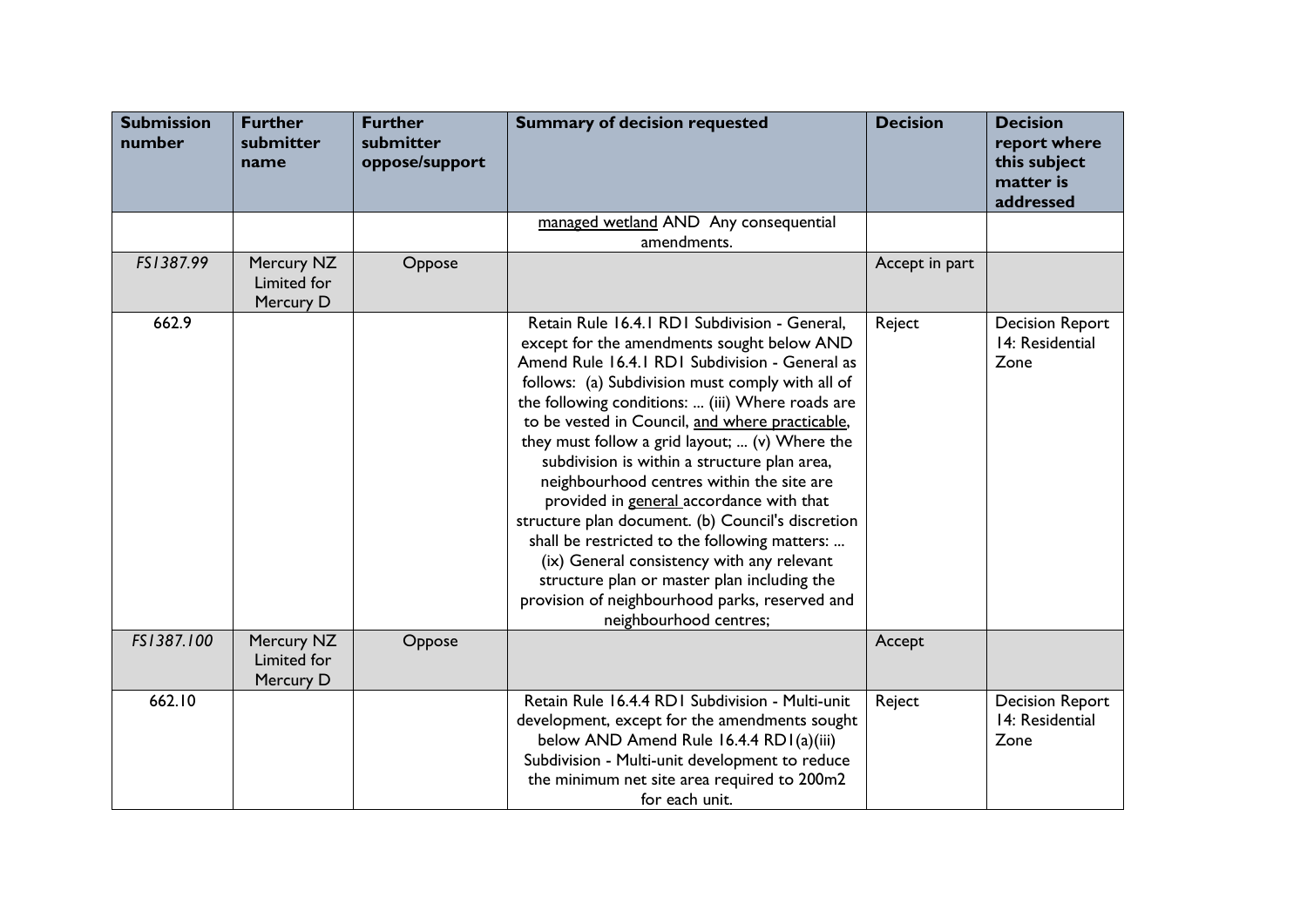| <b>Submission</b><br>number | <b>Further</b><br>submitter<br>name    | <b>Further</b><br>submitter<br>oppose/support | <b>Summary of decision requested</b>                                                                                                                                                                                                                                                                                                                                                          | <b>Decision</b> | <b>Decision</b><br>report where<br>this subject<br>matter is<br>addressed |
|-----------------------------|----------------------------------------|-----------------------------------------------|-----------------------------------------------------------------------------------------------------------------------------------------------------------------------------------------------------------------------------------------------------------------------------------------------------------------------------------------------------------------------------------------------|-----------------|---------------------------------------------------------------------------|
| FS1387.101                  | Mercury NZ<br>Limited for<br>Mercury D | Oppose                                        |                                                                                                                                                                                                                                                                                                                                                                                               | Accept          |                                                                           |
| 662.11                      |                                        |                                               | Amend Rule 16.4.13 RD1(a) Subdivision creating<br>reserves as follows: (a) Every reserve, including<br>where a reserve is identified within a structure<br>plan or master plan (other than an esplanade<br>reserve), proposed for vesting as part of the<br>subdivision, must be bordered by roads along at<br>least 50% of its boundariesas much as is<br>practicable                        | Reject          | <b>Decision Report</b><br>14: Residential<br>Zone                         |
| FS1070.2                    | <b>Glenvale Stage</b><br>2 Limited     | Support                                       |                                                                                                                                                                                                                                                                                                                                                                                               | Reject          |                                                                           |
| FS1308.90                   | The Surveying<br>Company               | Support                                       |                                                                                                                                                                                                                                                                                                                                                                                               | Reject          |                                                                           |
| 662.12                      |                                        |                                               | Retain Rule 16.4.16 Subdivision of land containing<br>an Environmental Protection Area, except for<br>the amendments sought below AND Amend<br>Rule 16.4.16 C1(a) Subdivision of land containing<br>an Environmental Protection Area as follows: (a)<br>Subdivision of land containing an Environmental<br>Protection Area must comply with all of the<br>following as conditions of consent: | Reject          | <b>Decision Report</b><br>14: Residential<br>Zone                         |
| 662.13                      |                                        |                                               | Retain Rule 22.2.3.1 P3 Earthworks - General,<br>except for the amendments sought below AND<br>Amend Rule 22.2.3.1 P3 (a) Earthworks -<br>General as follows: (a) Earthworks for the<br>purpose of creating a building platform and<br>accessway for residential purposes within a site,                                                                                                      | Accept in Part  | <b>Decision Report</b><br>22: Rural Zone                                  |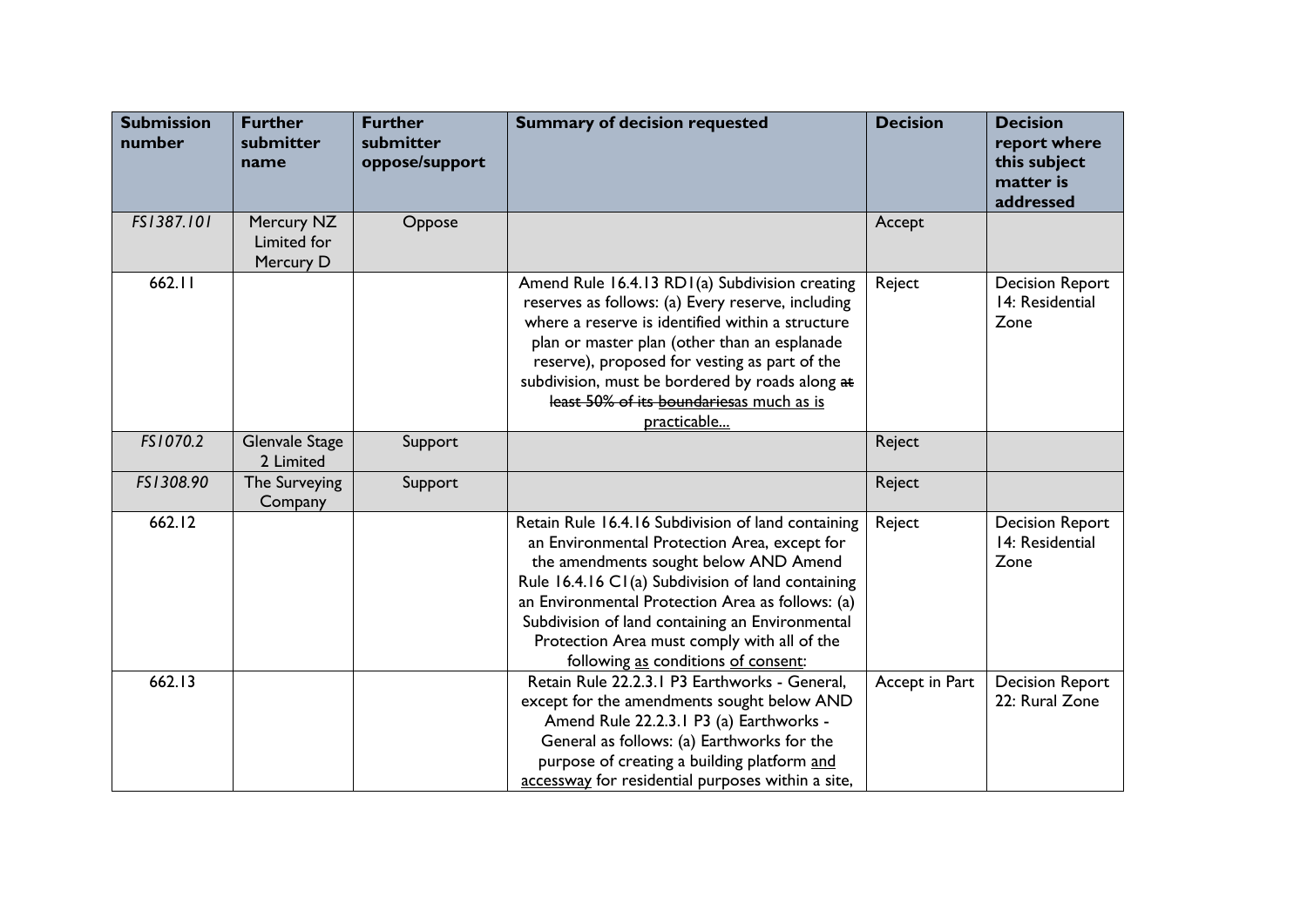| <b>Submission</b><br>number | <b>Further</b><br>submitter<br>name    | <b>Further</b><br>submitter<br>oppose/support | <b>Summary of decision requested</b>                                                                                                                                                                                                                                                               | <b>Decision</b> | <b>Decision</b><br>report where<br>this subject<br>matter is<br>addressed |
|-----------------------------|----------------------------------------|-----------------------------------------------|----------------------------------------------------------------------------------------------------------------------------------------------------------------------------------------------------------------------------------------------------------------------------------------------------|-----------------|---------------------------------------------------------------------------|
|                             |                                        |                                               | using imported fill material must meet the<br>following condition:                                                                                                                                                                                                                                 |                 |                                                                           |
| FS1308.91                   | The Surveying<br>Company               | Support                                       |                                                                                                                                                                                                                                                                                                    | Accept in Part  |                                                                           |
| FS1387.102                  | Mercury NZ<br>Limited for<br>Mercury D | Oppose                                        |                                                                                                                                                                                                                                                                                                    | Accept in Part  |                                                                           |
| 662.14                      |                                        |                                               | Amend Rule 22.3.7.5 PI Building setback -<br>waterbodies as follows: (a) Any building must be<br>set back a minimum of: (i) 32m from the margin<br>of any; A. Lake over 4ha; and B. Wetland;  (v)<br>10m from a managed wetland                                                                    | Accept in Part  | <b>Decision Report</b><br>22: Rural Zone                                  |
| FS1340.104                  | <b>TaTa Valley</b><br>Limited          | Support                                       | Support.                                                                                                                                                                                                                                                                                           | Accept in Part  |                                                                           |
| FS1387.103                  | Mercury NZ<br>Limited for<br>Mercury D | Oppose                                        |                                                                                                                                                                                                                                                                                                    | Accept in Part  |                                                                           |
| 662.15                      |                                        |                                               | Delete Rule 22.4.1.1 PR1 Prohibited subdivision<br>AND Add a cascading objective, policy and rule<br>set whereby subdivision of Rural and Country<br>Living Zone within the Urban Expansion Area is<br>a Non-Complying Activity and will be subject to<br>an approved Concept Plan of development. | Accept in Part  | <b>Decision Report</b><br>22: Rural Zone                                  |
| FS1379.221                  | <b>Hamilton City</b><br>Council        | Oppose                                        |                                                                                                                                                                                                                                                                                                    | Accept in Part  |                                                                           |
| FS1387.104                  | Mercury NZ<br>Limited for<br>Mercury D | Oppose                                        |                                                                                                                                                                                                                                                                                                    | Accept in Part  |                                                                           |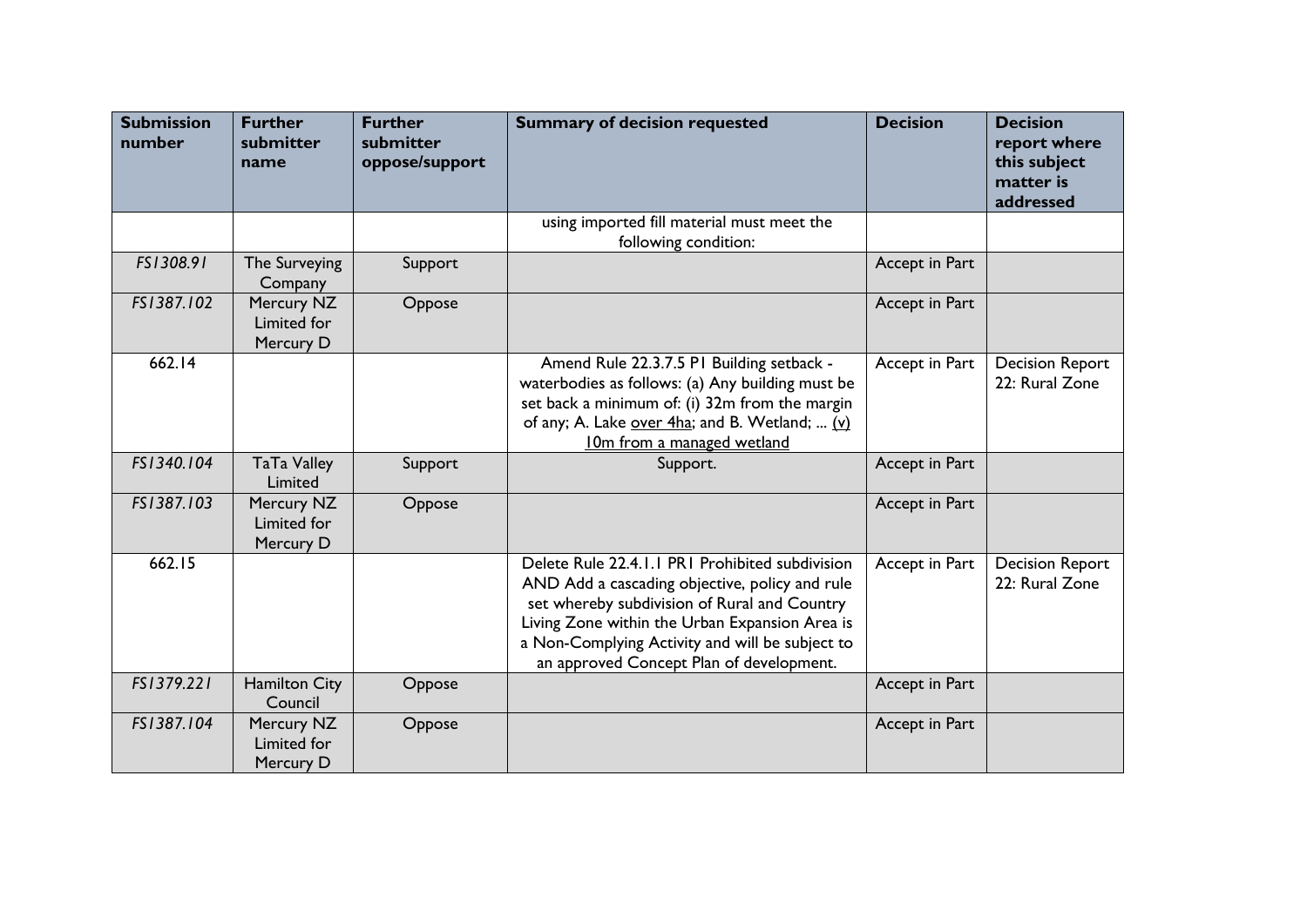| <b>Submission</b><br>number | <b>Further</b><br>submitter<br>name    | <b>Further</b><br>submitter<br>oppose/support | <b>Summary of decision requested</b>                                                                                                                                                           | <b>Decision</b> | <b>Decision</b><br>report where<br>this subject<br>matter is<br>addressed |
|-----------------------------|----------------------------------------|-----------------------------------------------|------------------------------------------------------------------------------------------------------------------------------------------------------------------------------------------------|-----------------|---------------------------------------------------------------------------|
| 662.16                      |                                        |                                               | Amend Rule 22.4.1.1 PR2 Prohibited subdivision<br>from a Prohibited activity to a Non-Complying<br>activity.                                                                                   | Accept in Part  | <b>Decision Report</b><br>22: Rural Zone                                  |
| FS1131.34                   | The Village<br>Church Trust            | Support                                       | Amend provision(s) as requested by submitter.                                                                                                                                                  | Accept in Part  |                                                                           |
| FS1308.92                   | The Surveying<br>Company               | Support                                       |                                                                                                                                                                                                | Accept in Part  |                                                                           |
| FS1387.105                  | Mercury NZ<br>Limited for<br>Mercury D | Oppose                                        |                                                                                                                                                                                                | Accept in Part  |                                                                           |
| 662.17                      |                                        |                                               | Amend Rule 22.4.1.1 PR3(a) Prohibited<br>subdivision from a Prohibited activity to a Non-<br>Complying activity.                                                                               | Reject          | <b>Decision Report</b><br>22: Rural Zone                                  |
| FS1308.93                   | The Surveying<br>Company               | Support                                       |                                                                                                                                                                                                | Reject          |                                                                           |
| FS1387.106                  | Mercury NZ<br>Limited for<br>Mercury D | Oppose                                        |                                                                                                                                                                                                | Accept          |                                                                           |
| 662.18                      |                                        |                                               | Amend Rule 22.4.1.2 RD1(a)(iv) General<br>subdivision as follows: (iv) The additional lot<br>must have a proposed area of between<br>83,000m2 and 1.6ha;                                       | Reject          | <b>Decision Report</b><br>22: Rural Zone                                  |
| FS1387.107                  | Mercury NZ<br>Limited for<br>Mercury D | Oppose                                        |                                                                                                                                                                                                | Accept          |                                                                           |
| 662.19                      |                                        |                                               | Retain Rule 22.4.1.4 RD1 Boundary relocation to<br>the extent that there is no longer the<br>requirement for boundaries subject to this rule<br>to be under the same ownership, except for the | Accept in Part  | <b>Decision Report</b><br>22: Rural Zone                                  |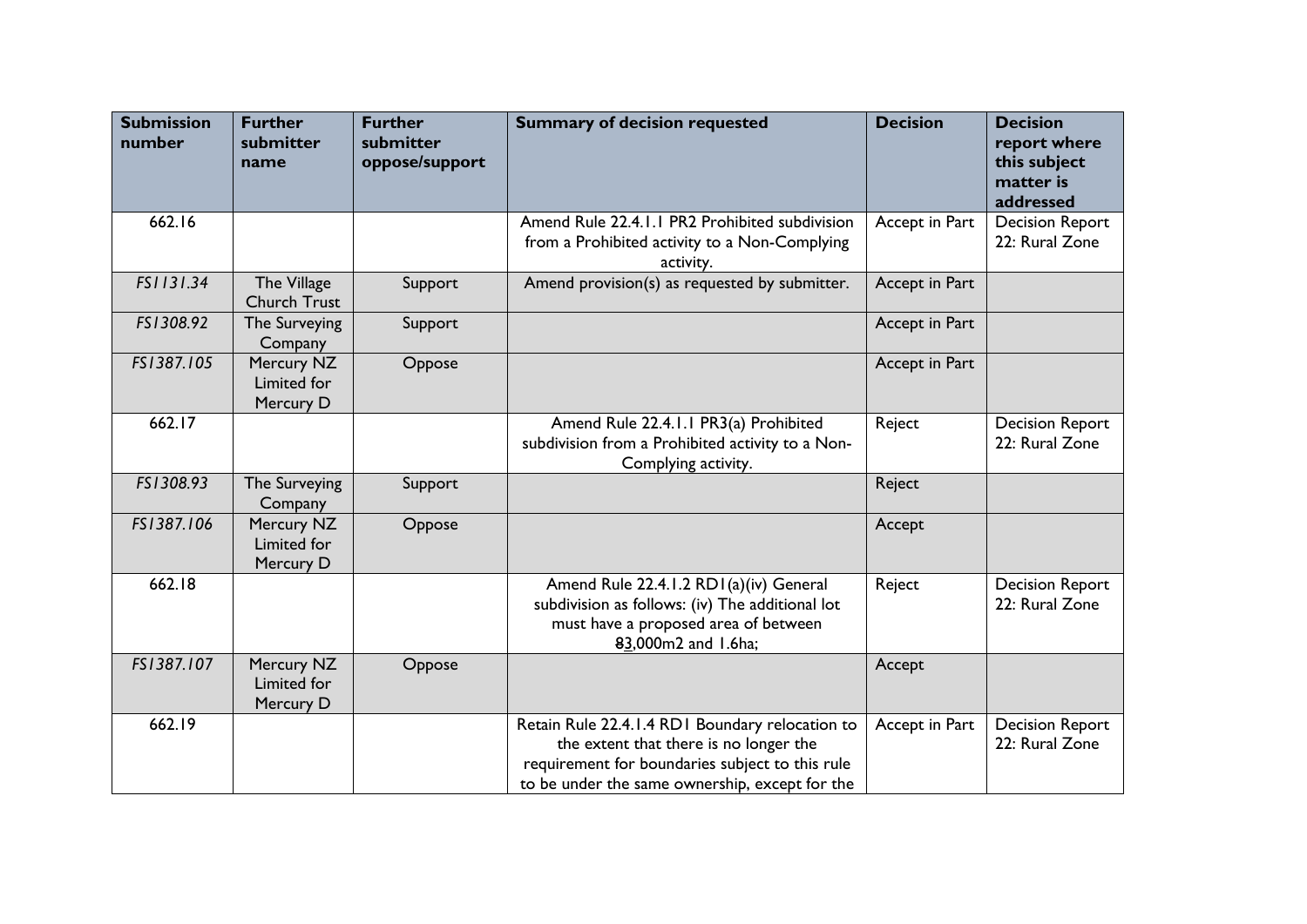| <b>Submission</b><br>number | <b>Further</b><br>submitter<br>name    | <b>Further</b><br>submitter<br>oppose/support | <b>Summary of decision requested</b>                                                                                                                                                                                                                                                                                                                                                                         | <b>Decision</b> | <b>Decision</b><br>report where<br>this subject<br>matter is<br>addressed |
|-----------------------------|----------------------------------------|-----------------------------------------------|--------------------------------------------------------------------------------------------------------------------------------------------------------------------------------------------------------------------------------------------------------------------------------------------------------------------------------------------------------------------------------------------------------------|-----------------|---------------------------------------------------------------------------|
|                             |                                        |                                               | amendments sought below AND Amend Rule<br>22.4.1.4 RD1(a)(iv) Boundary relocation as<br>follows: (iv) Create one lot of at least 83,000m2<br>in area.                                                                                                                                                                                                                                                        |                 |                                                                           |
| FS1387.108                  | Mercury NZ<br>Limited for<br>Mercury D | Oppose                                        |                                                                                                                                                                                                                                                                                                                                                                                                              | Accept in Part  |                                                                           |
| 662.20                      |                                        |                                               | Retain Rule 22.4.1.5 RD1 Rural Hamlet<br>Subdivision to the extent that it will allow for<br>appropriate rural communities to be<br>comprehensively designed under the boundary<br>relocation provisions, except for the<br>amendments sought below AND Amend Rule<br>22.4.1.5 RD1(a)(iii) Rural Hamlet Subdivision as<br>follows: (iii) Each proposed lot has a minimum<br>area of 83,000m2.                | Reject          | <b>Decision Report</b><br>22: Rural Zone                                  |
| FS1379.223                  | <b>Hamilton City</b><br>Council        | Oppose                                        |                                                                                                                                                                                                                                                                                                                                                                                                              | Accept          |                                                                           |
| 662.21                      |                                        |                                               | Retain Rule 22.4.1.6 RD1 Conservation lot<br>subdivision, except for the amendments sought<br>below AND Amend Rule 22.4.1.6 RD1(a)(i)<br>Conservation lot subdivision as follows: (i) The<br>lot must contain a contiguous area of existing<br>Significant Natural Area, or environmental<br>conditions favourable to extending a Significant<br>Natural Area, either as shown on the planning<br>maps or as | Reject          | <b>Decision Report</b><br>22: Rural Zone                                  |
| 662.22                      |                                        |                                               | Delete Rule 22.4.4 RDI(a) Subdivision - Road<br>frontage.                                                                                                                                                                                                                                                                                                                                                    | Reject          | <b>Decision Report</b><br>22: Rural Zone                                  |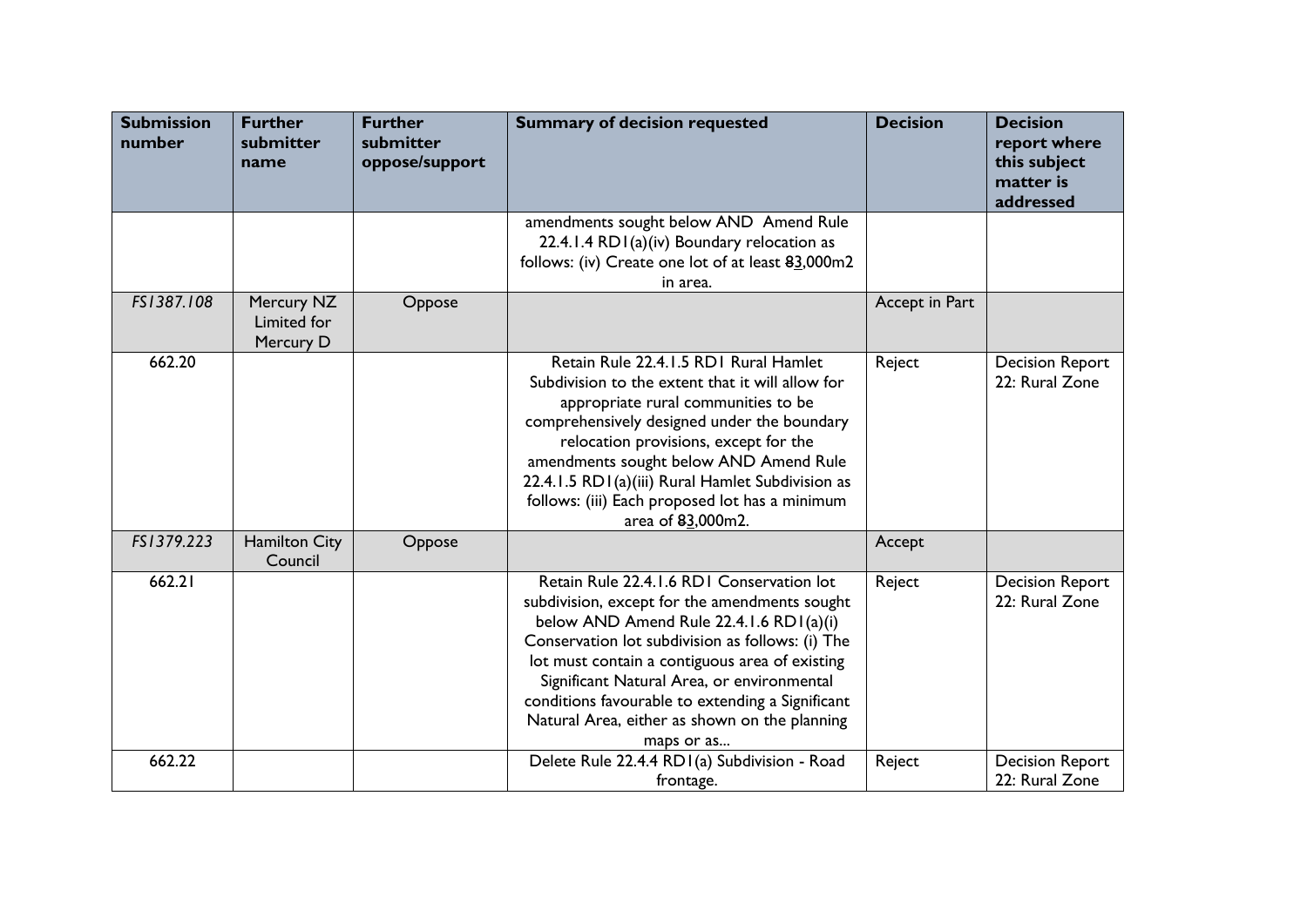| <b>Submission</b><br>number | <b>Further</b><br>submitter<br>name | <b>Further</b><br>submitter<br>oppose/support | <b>Summary of decision requested</b>                                                                                                                                                                                                                                                                                                                                                                                                  | <b>Decision</b> | <b>Decision</b><br>report where<br>this subject<br>matter is<br>addressed |
|-----------------------------|-------------------------------------|-----------------------------------------------|---------------------------------------------------------------------------------------------------------------------------------------------------------------------------------------------------------------------------------------------------------------------------------------------------------------------------------------------------------------------------------------------------------------------------------------|-----------------|---------------------------------------------------------------------------|
| 662.23                      |                                     |                                               | Retain Rule 22.4.9 RD1 Subdivision - building<br>platform, except for the amendments sought<br>below AND Amend Rule 22.4.9 RD1(a)(i)<br>Subdivision - building platform as follows: (i) Has<br>an area of 1,000m2 500m2 exclusive of boundary<br>setbacks:                                                                                                                                                                            | Reject          | <b>Decision Report</b><br>22: Rural Zone                                  |
| 662.24                      |                                     |                                               | Retain Rule 23.2.3.1 P1 Earthworks - General,<br>except for the amendments sought below AND<br>Amend Rule 23.2.3.1 P1(a)(iii) Earthworks -<br>General as follows: (iii) A building platform and<br>accessway for a residential activity including an<br>accessory building.                                                                                                                                                           | Reject          | <b>Decision Report</b><br>18: Country<br>Living Zone                      |
| 662.25                      |                                     |                                               | Amend Rule 23.2.3.1 P2 Earthworks - General as<br>follows: (a) Earthworks within a site for purposes<br>other those contained in PI (excluding the<br>importation of fill material) must meet all of the<br>following conditions: (i) Do not exceed a volume<br>of more than 250500m3 and an area of more<br>than 1000m2 within a site over any single 12<br>month period;  (iii) Earthworks are set back<br>40.5m from any boundary; | Accept          | <b>Decision Report</b><br>18: Country<br>Living Zone                      |
| 662.26                      |                                     |                                               | Amend Rule 23.3.7.5 PI Building setback -<br>Waterbodies as follows: (a) Any building must be<br>set back a minimum of: (i) 23m from the margin<br>of any: A. Lake over 4ha; and B. Wetland;  (v)<br>10m from a managed wetland.                                                                                                                                                                                                      | Accept          | <b>Decision Report</b><br>18: Country<br>Living Zone                      |
| 662.27                      |                                     |                                               | Delete Rule 23.4.1 PR1 Prohibited Subdivision<br>AND Add a cascading objective, policy and rule<br>set whereby subdivision of Country Living Zone<br>land within the Urban Expansion Area is a Non-                                                                                                                                                                                                                                   | Accept          | <b>Decision Report</b><br>18: Country<br>Living Zone                      |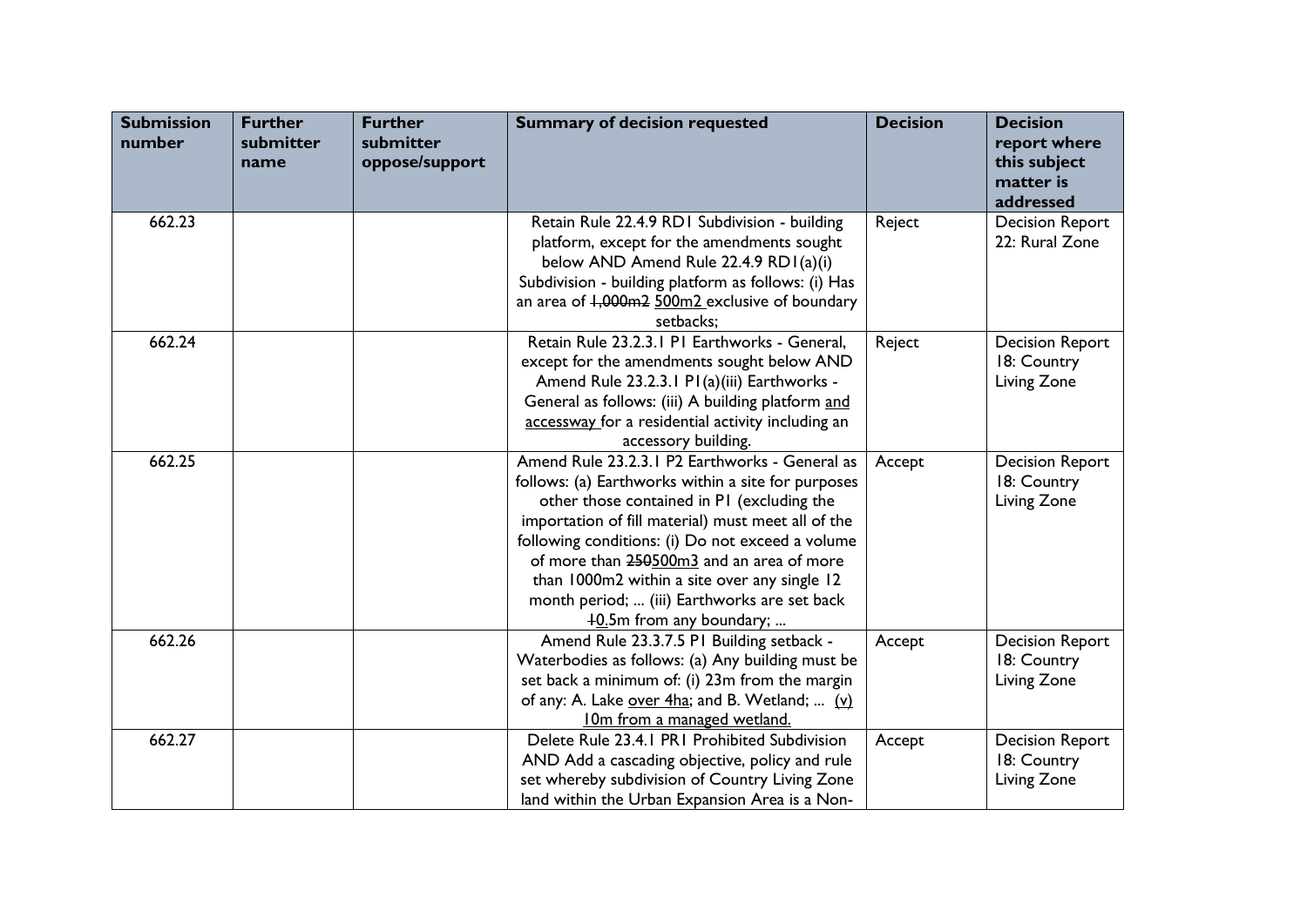| <b>Submission</b><br>number | <b>Further</b><br>submitter<br>name    | <b>Further</b><br>submitter<br>oppose/support | <b>Summary of decision requested</b>                                                                                                           | <b>Decision</b> | <b>Decision</b><br>report where<br>this subject<br>matter is<br>addressed |
|-----------------------------|----------------------------------------|-----------------------------------------------|------------------------------------------------------------------------------------------------------------------------------------------------|-----------------|---------------------------------------------------------------------------|
|                             |                                        |                                               | Complying Activity and will be subject to an<br>approved Concept Plan of development.                                                          |                 |                                                                           |
| FS1379.224                  | <b>Hamilton City</b><br>Council        | Oppose                                        |                                                                                                                                                | Reject          |                                                                           |
| FS1387.109                  | Mercury NZ<br>Limited for<br>Mercury D | Oppose                                        |                                                                                                                                                | Reject          |                                                                           |
| 662.28                      |                                        |                                               | Amend Rule 23.4.2 RD1(a)(i) General<br>Subdivision as follows: (i) All proposed lots must<br>have a net site area of at least 53,000m2.        | Reject          | <b>Decision Report</b><br>18: Country<br>Living Zone                      |
| FS1127.5                    | Vineyard Road<br>Properties<br>Limited | Support                                       |                                                                                                                                                | Reject          |                                                                           |
| FS1379.225                  | <b>Hamilton City</b><br>Council        | Oppose                                        |                                                                                                                                                | Accept          |                                                                           |
| FS1387.110                  | Mercury NZ<br>Limited for<br>Mercury D | Oppose                                        |                                                                                                                                                | Accept          |                                                                           |
| 662.29                      |                                        |                                               | Delete Rule 23.4.3 D1(a)(vi) Subdivision within<br>identified areas relating to Coal Mining Area.                                              | Reject          | <b>Decision Report</b><br>18: Country<br>Living Zone                      |
| FS1387.111                  | Mercury NZ<br>Limited for<br>Mercury D | Oppose                                        |                                                                                                                                                | Accept          |                                                                           |
| 662.30                      |                                        |                                               | Amend Rule 23.4.8 RD1(a)(i) Subdivision -<br>Building platform as follows: (i) has an area of<br>1,000m2 500m2 exclusive of boundary setbacks; | Reject          | <b>Decision Report</b><br>18: Country<br>Living Zone                      |
| 662.31                      |                                        |                                               | Amend Rule 24.3.6.3 PI Building setback -<br>Waterbodies as follows: (a) A building must be                                                    | Reject          | <b>Decision Report</b><br>17: Village Zone                                |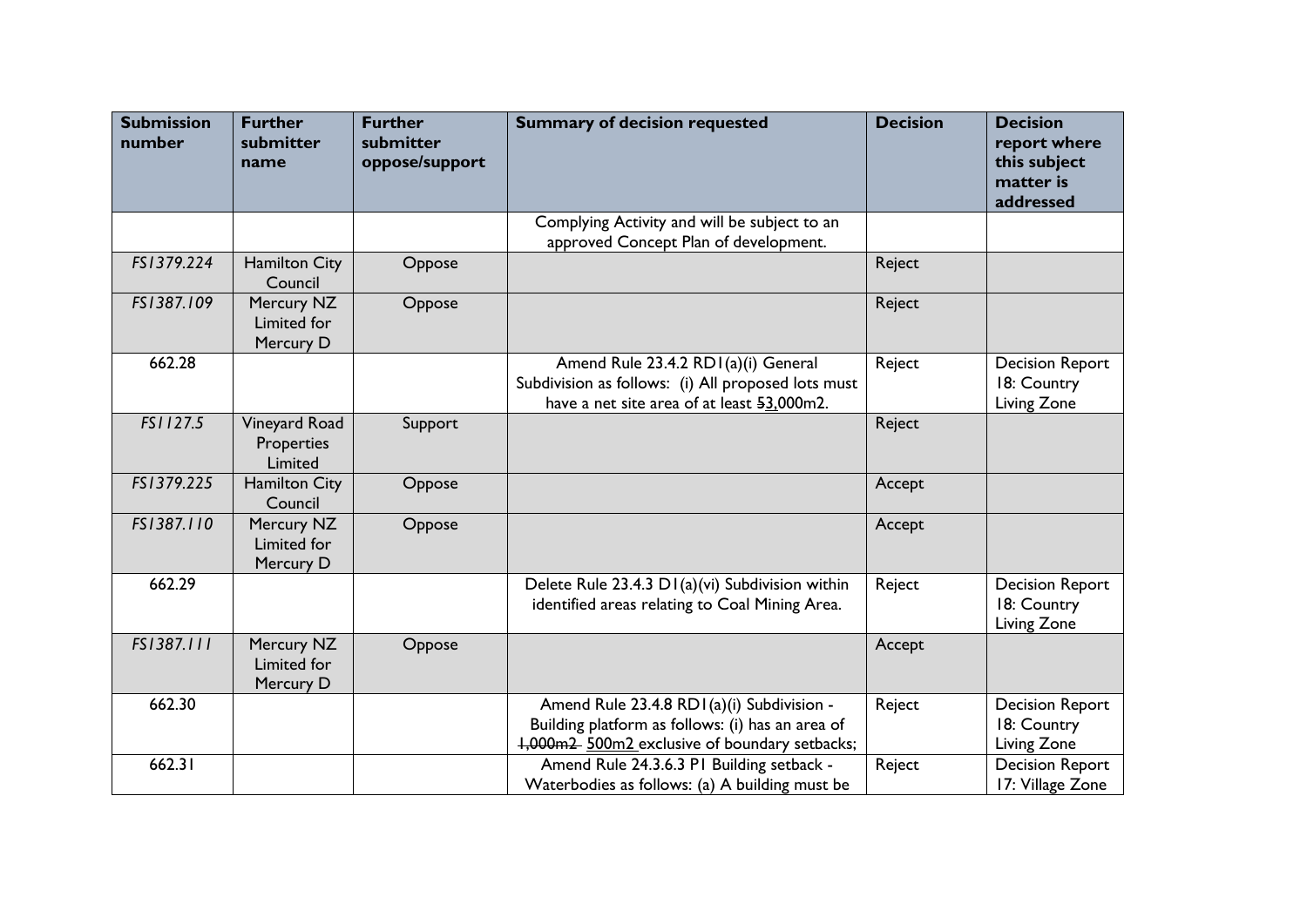| <b>Submission</b><br>number | <b>Further</b><br>submitter<br>name    | <b>Further</b><br>submitter<br>oppose/support | <b>Summary of decision requested</b>                                                                                                                                                                                                                                                                      | <b>Decision</b> | <b>Decision</b><br>report where<br>this subject<br>matter is<br>addressed |
|-----------------------------|----------------------------------------|-----------------------------------------------|-----------------------------------------------------------------------------------------------------------------------------------------------------------------------------------------------------------------------------------------------------------------------------------------------------------|-----------------|---------------------------------------------------------------------------|
|                             |                                        |                                               | set back a minimum of 30 from: (i) the margin of<br>any: A. Lake over 4ha; B. Wetland; and C. River<br>bank, other than the Waikato River and Waipa<br>River. D. 10m from a managed wetland                                                                                                               |                 |                                                                           |
| FS1387.112                  | Mercury NZ<br>Limited for<br>Mercury D | Oppose                                        |                                                                                                                                                                                                                                                                                                           | Accept          |                                                                           |
| 662.32                      |                                        |                                               | Retain the definition of "Record of Title" in<br>Chapter 13 Definitions.                                                                                                                                                                                                                                  | Accept          | <b>Decision Report</b><br>30: Definitions                                 |
| 662.33                      |                                        |                                               | Retain the definition of "Site" in Chapter 13<br>Definitions, except for the amendments sought<br>below; AND Add new clause (5) to the<br>definition of "Site" in Chapter 13 Definitions, as<br>follows: Site Means:  5. Subdivided land that<br>requires no further consent from Council.                | Reject          | <b>Decision Report</b><br>30: Definitions                                 |
| 662.34                      |                                        |                                               | Retain Objective 4.1.1 Strategic, except for the<br>amendments sought below AND Amend<br>Objective 4.1.1 (b) Strategic as follows: (b) An<br>aAdditional +3,300 - 17,500 dwellings are created<br>during the period 2018 - 2045 to reflect market<br>demands.                                             | Reject          | <b>Decision Report</b><br>5: Strategic<br><b>Directions</b>               |
| FS1387.113                  | Mercury NZ<br>Limited for<br>Mercury D | Oppose                                        |                                                                                                                                                                                                                                                                                                           | Accept          |                                                                           |
| 662.35                      |                                        |                                               | Amend Policy 4.1.3 Location of Development as<br>follows: (a) Subdivision and development of a<br>residential, commercial and industrial nature is to<br>occur within and adjacent to towns and villages<br>where infrastructure and services can be<br>efficiently and economically provided. (b) Locate | Reject          | <b>Decision Report</b><br>5: Strategic<br><b>Directions</b>               |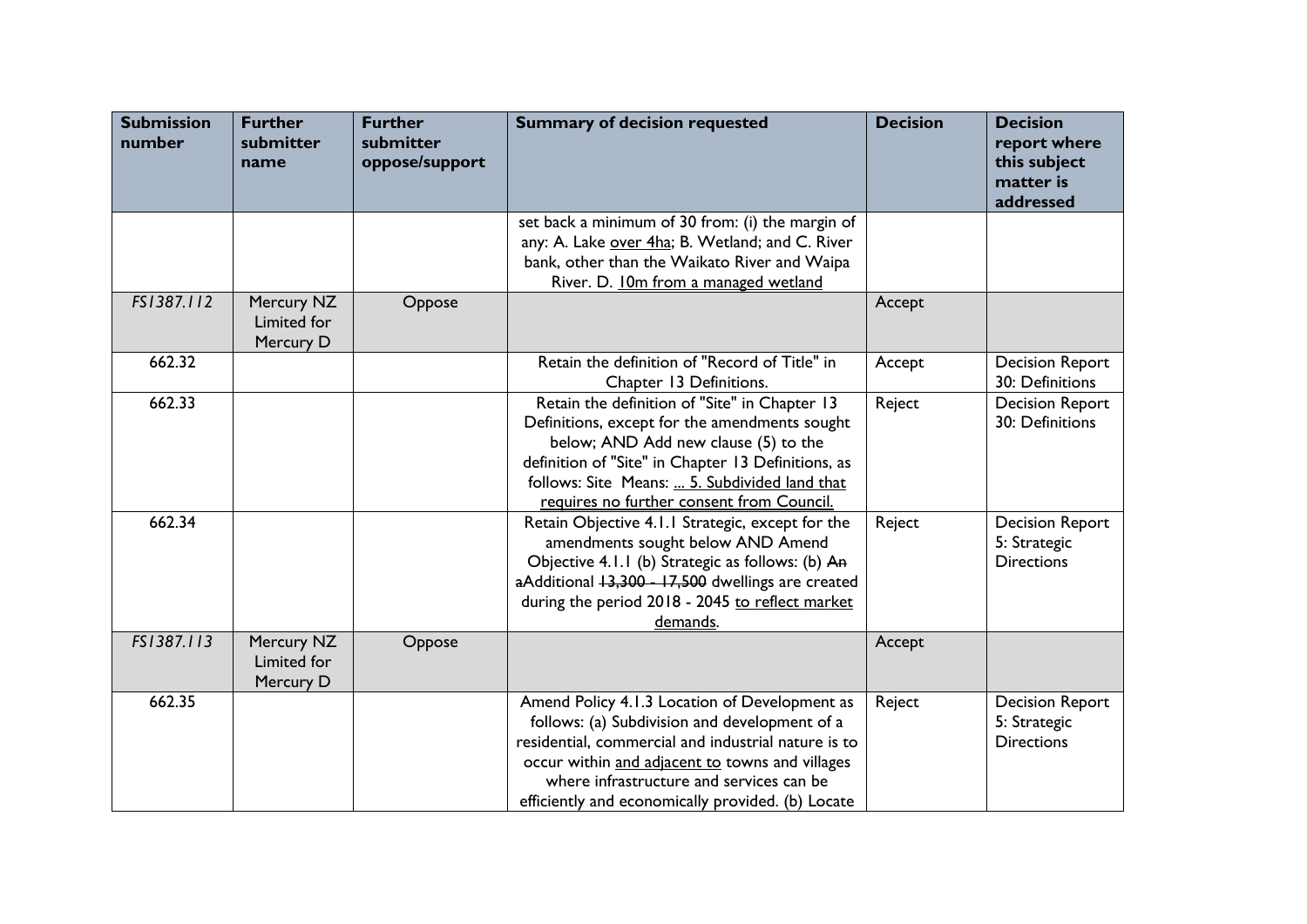| <b>Submission</b><br>number | <b>Further</b><br>submitter<br>name                               | <b>Further</b><br>submitter<br>oppose/support | <b>Summary of decision requested</b>                                                                                                                                                                                  | <b>Decision</b> | <b>Decision</b><br>report where<br>this subject<br>matter is<br>addressed |
|-----------------------------|-------------------------------------------------------------------|-----------------------------------------------|-----------------------------------------------------------------------------------------------------------------------------------------------------------------------------------------------------------------------|-----------------|---------------------------------------------------------------------------|
|                             |                                                                   |                                               | urban growth areas only where they are<br>consistent with the relevant Strategic Growth<br>documents for the district Future Proof Strategy<br>Planning for Growth 2017.                                              |                 |                                                                           |
| FS1297.9                    | <b>CSL Trust &amp;</b><br><b>Top End</b><br>Properties<br>Limited | Support                                       |                                                                                                                                                                                                                       | Reject          |                                                                           |
| FS1379.227                  | <b>Hamilton City</b><br>Council                                   | Oppose                                        |                                                                                                                                                                                                                       | Accept          |                                                                           |
| FS1387.114                  | Mercury NZ<br>Limited for<br>Mercury D                            | Oppose                                        |                                                                                                                                                                                                                       | Accept          |                                                                           |
| 662.36                      |                                                                   |                                               | Amend Objective 4.1.7(a) Character of towns as<br>follows: (a) Development in the Residential,<br>Village, Industrial and Business zones is attractive,<br>connected and reflects the existing-character of<br>towns. | Reject          | <b>Decision Report</b><br>5: Strategic<br><b>Directions</b>               |
| FS1297.11                   | CSL Trust &<br><b>Top End</b><br>Properties<br>Limited            | Support                                       |                                                                                                                                                                                                                       | Reject          |                                                                           |
| FS1377.186                  | <b>Havelock</b><br><b>Village Limited</b>                         | Support                                       |                                                                                                                                                                                                                       | Reject          |                                                                           |
| FS1387.115                  | Mercury NZ<br>Limited for<br>Mercury D                            | Oppose                                        |                                                                                                                                                                                                                       | Accept          |                                                                           |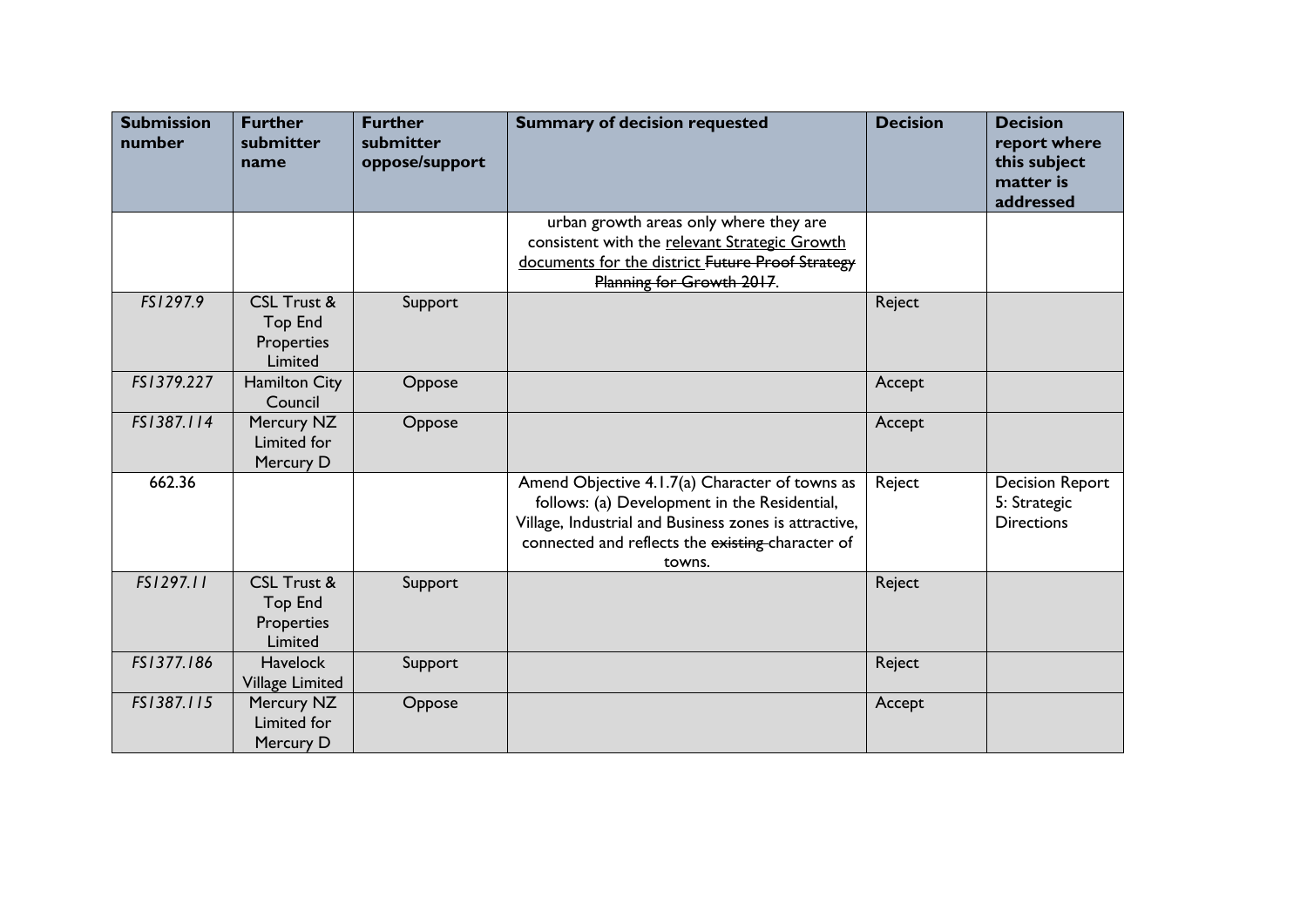| <b>Submission</b><br>number | <b>Further</b><br>submitter<br>name    | <b>Further</b><br>submitter<br>oppose/support | <b>Summary of decision requested</b>                                                                                                                                                                                                                                                                                                                                                                                                                                                 | <b>Decision</b> | <b>Decision</b><br>report where<br>this subject<br>matter is<br>addressed |
|-----------------------------|----------------------------------------|-----------------------------------------------|--------------------------------------------------------------------------------------------------------------------------------------------------------------------------------------------------------------------------------------------------------------------------------------------------------------------------------------------------------------------------------------------------------------------------------------------------------------------------------------|-----------------|---------------------------------------------------------------------------|
| 662.37                      |                                        |                                               | Retain Policy 4.1.14(a) Taupiri, except for the<br>amendments sought below AND Amend Policy<br>4.1.14(a) (ii) Taupiri as follows: (ii) Future roads,<br>parks, pedestrian and cycle networks are<br>developed in general accordance with the Taupiri<br>section of the Ngaruawaahia, Hopuhopu, Taupiri,<br>Horotiu, Te Kowhai & Glen Massey Structure<br>Plan, as well as in consideration of site specific<br>natural and physical features;                                        | Reject          | <b>Decision Report</b><br>5: Strategic<br><b>Directions</b>               |
| FS1387.116                  | Mercury NZ<br>Limited for<br>Mercury D | Oppose                                        |                                                                                                                                                                                                                                                                                                                                                                                                                                                                                      | Accept          |                                                                           |
| 662.38                      |                                        |                                               | Retain Policy 4.1.15 Ngaruawahia, except for the<br>amendments sought below and Amend Policy<br>4.1.15(a)(iv) Ngaruawahia as follows: (iv) Future<br>neighbourhood centres, roads, parks, pedestrian<br>and cycle networks are developed in general<br>accordance with the Ngaruawahia section of the<br>Ngaaruawaahia, Hopuhopu, Taupiri, Horotiu, Te<br>Kowhai & Glen Massey Structure Plan, as well as<br>in consideration of site specific natural and<br>physical features: and | Reject          | <b>Decision Report</b><br>5: Strategic<br><b>Directions</b>               |
| FS1316.3                    | Alstra (2012)<br>Limited               | Support                                       |                                                                                                                                                                                                                                                                                                                                                                                                                                                                                      | Reject          |                                                                           |
| FS1387.117                  | Mercury NZ<br>Limited for<br>Mercury D | Oppose                                        |                                                                                                                                                                                                                                                                                                                                                                                                                                                                                      | Accept          |                                                                           |
| 662.39                      |                                        |                                               | Retain Policy 4.1.17 Te Kowhai as notified.                                                                                                                                                                                                                                                                                                                                                                                                                                          | Reject          | <b>Decision Report</b><br>5: Strategic<br><b>Directions</b>               |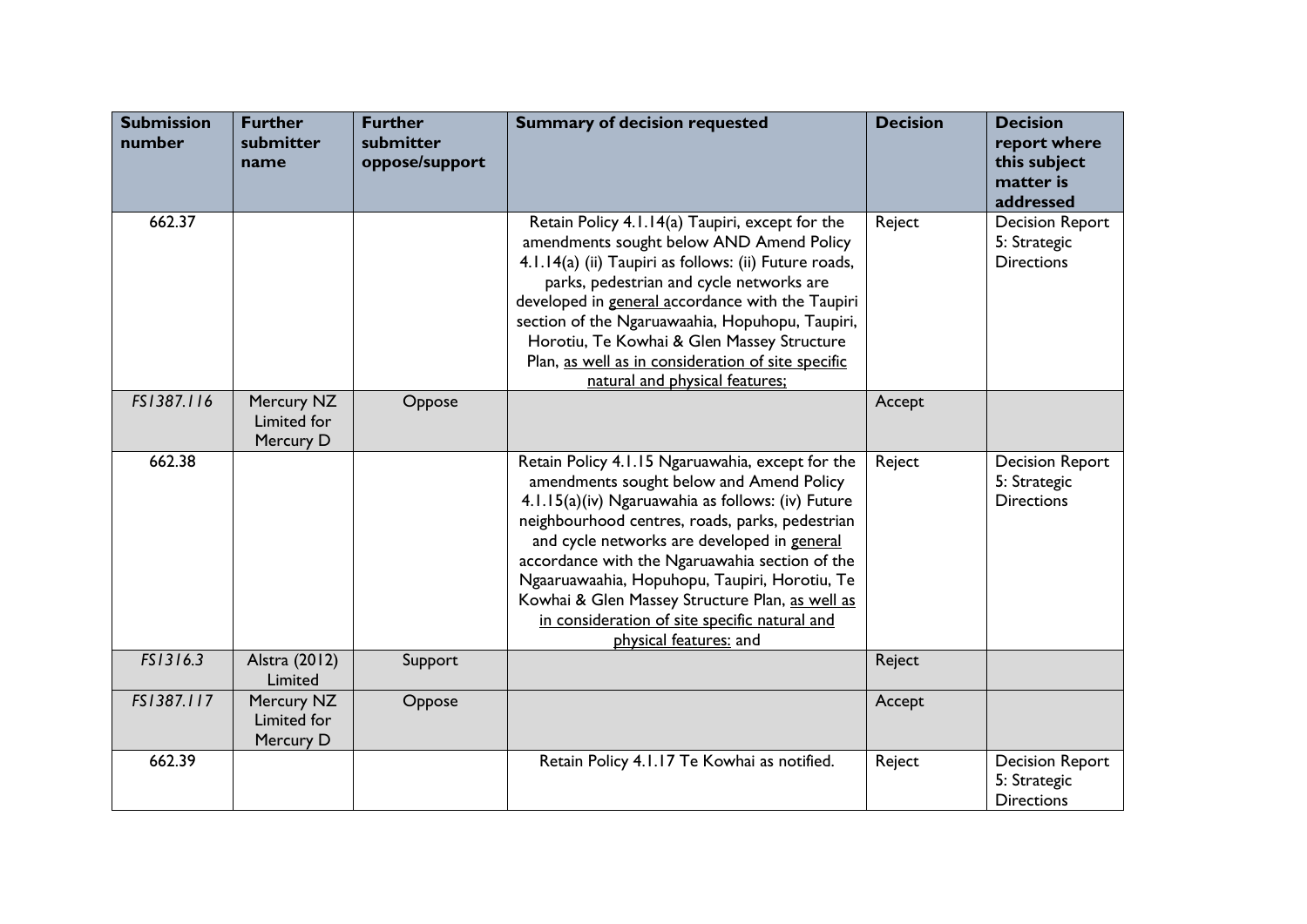| <b>Submission</b><br>number | <b>Further</b><br>submitter<br>name         | <b>Further</b><br>submitter<br>oppose/support | <b>Summary of decision requested</b>                                                                                                                                                                                                                                                                                                                                       | <b>Decision</b> | <b>Decision</b><br>report where<br>this subject<br>matter is<br>addressed |
|-----------------------------|---------------------------------------------|-----------------------------------------------|----------------------------------------------------------------------------------------------------------------------------------------------------------------------------------------------------------------------------------------------------------------------------------------------------------------------------------------------------------------------------|-----------------|---------------------------------------------------------------------------|
| FS1339.1                    | <b>NZTE</b><br><b>Operations</b><br>Limited | Support                                       |                                                                                                                                                                                                                                                                                                                                                                            | Reject          |                                                                           |
| 662.40                      |                                             |                                               | Retain Objective 4.2.1 Residential Character as<br>notified                                                                                                                                                                                                                                                                                                                | Accept in part  | <b>Decision Report</b><br>14: Residential<br>Zone                         |
| 662.41                      |                                             |                                               | Retain Policy 4.2.2 Character.                                                                                                                                                                                                                                                                                                                                             | Accept          | <b>Decision Report</b><br>14: Residential<br>Zone                         |
| FS1107.10                   | Simon Upton                                 | Support                                       |                                                                                                                                                                                                                                                                                                                                                                            | Accept          |                                                                           |
| FS1387.118                  | Mercury NZ<br>Limited for<br>Mercury D      | Oppose                                        |                                                                                                                                                                                                                                                                                                                                                                            | Reject          |                                                                           |
| 662.42                      |                                             |                                               | Retain Policy 4.2.5 Setback: Side boundaries,<br>except for the amendments sought below AND<br>Amend Policy 4.2.5(b) Setback: Side boundaries<br>as follows: (b) Reduced side boundary setbacks<br>occur only generally where it: (i) (ii) Retains<br>trees on the site; or (iii) Written approval for<br>the encroachment has been provided by the<br>abutting landowner. | Reject          | <b>Decision Report</b><br>14: Residential<br>Zone                         |
| 662.43                      |                                             |                                               | Retain Policy 4.2.12 Outdoor living court - Multi-<br>unit development, as notified.                                                                                                                                                                                                                                                                                       | Reject          | <b>Decision Report</b><br>14: Residential<br>Zone                         |
| 662.44                      |                                             |                                               | Retain Objective 4.2.14 Earthworks, as notified.                                                                                                                                                                                                                                                                                                                           | Accept          | <b>Decision Report</b><br>14: Residential<br>Zone                         |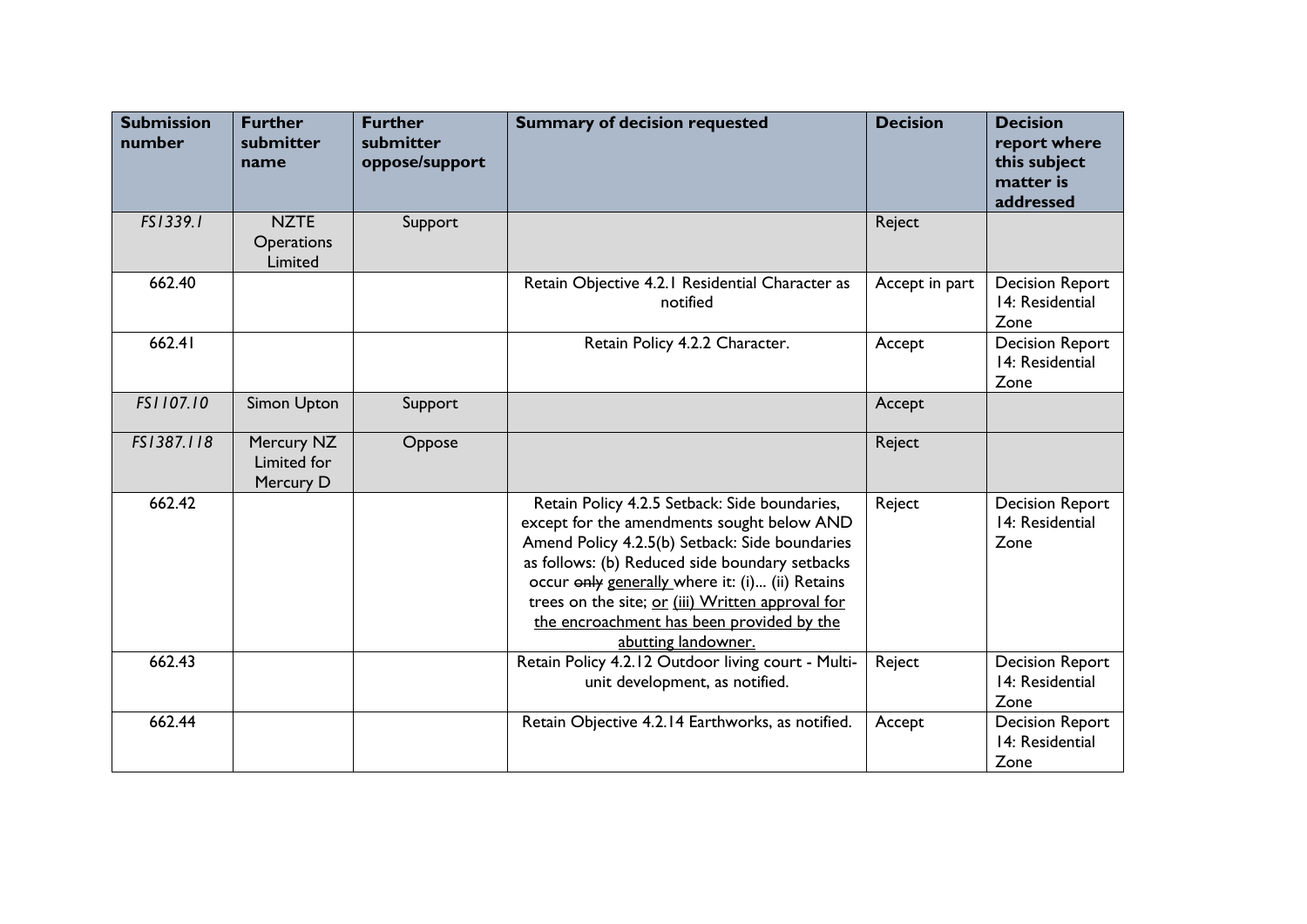| <b>Submission</b><br>number | <b>Further</b><br>submitter<br>name    | <b>Further</b><br>submitter<br>oppose/support | <b>Summary of decision requested</b>                                                                                                                                                                                                                                                                    | <b>Decision</b> | <b>Decision</b><br>report where<br>this subject<br>matter is<br>addressed |
|-----------------------------|----------------------------------------|-----------------------------------------------|---------------------------------------------------------------------------------------------------------------------------------------------------------------------------------------------------------------------------------------------------------------------------------------------------------|-----------------|---------------------------------------------------------------------------|
| 662.45                      |                                        |                                               | Retain Objective 4.2.16 Housing options, except<br>for the amendments sought below AND Amend<br>Objective 4.2.16(a) Housing options as follows:<br>(a) A wide range of housing options occurs in the<br>Residential Zones of Huntly, Ngaruawahia,<br>Pokeno, Raglan, Te Kauwhata, Taupiri and<br>Tuakau | Reject          | <b>Decision Report</b><br>14: Residential<br>Zone                         |
| FS1387.119                  | Mercury NZ<br>Limited for<br>Mercury D | Oppose                                        |                                                                                                                                                                                                                                                                                                         | Accept          |                                                                           |
| 662.46                      |                                        |                                               | Retain Objective 4.7.1 Subdivision and Land Use<br>Integration, as notified.                                                                                                                                                                                                                            | Accept in Part  | <b>Decision Report</b><br>32:<br>Miscellaneous<br><b>Matters</b>          |
| FS1387.120                  | Mercury NZ<br>Limited for<br>Mercury D | Oppose                                        |                                                                                                                                                                                                                                                                                                         | Accept in Part  |                                                                           |
| 662.47                      |                                        |                                               | Amend Policy 4.7.2(a)(vii) Subdivision location<br>and design as follows: (vii) Promote consistent<br>grid layout where it suits character and<br>topographical constraints.                                                                                                                            | Reject          | <b>Decision Report</b><br>32:<br>Miscellaneous<br>Matters                 |
| FS1107.12                   | Simon Upton                            | Support                                       |                                                                                                                                                                                                                                                                                                         | Reject          |                                                                           |
| FS1387.121                  | Mercury NZ<br>Limited for<br>Mercury D | Oppose                                        |                                                                                                                                                                                                                                                                                                         | Accept          |                                                                           |
| 662.48                      |                                        |                                               | Amend Policy 4.7.5 (a) Servicing Requirements as<br>follows: (a) Require urban subdivision and<br>development to be serviced to a level that will<br>provide for the anticipated activities approved                                                                                                    | Accept          | <b>Decision Report</b><br>32:<br>Miscellaneous<br><b>Matters</b>          |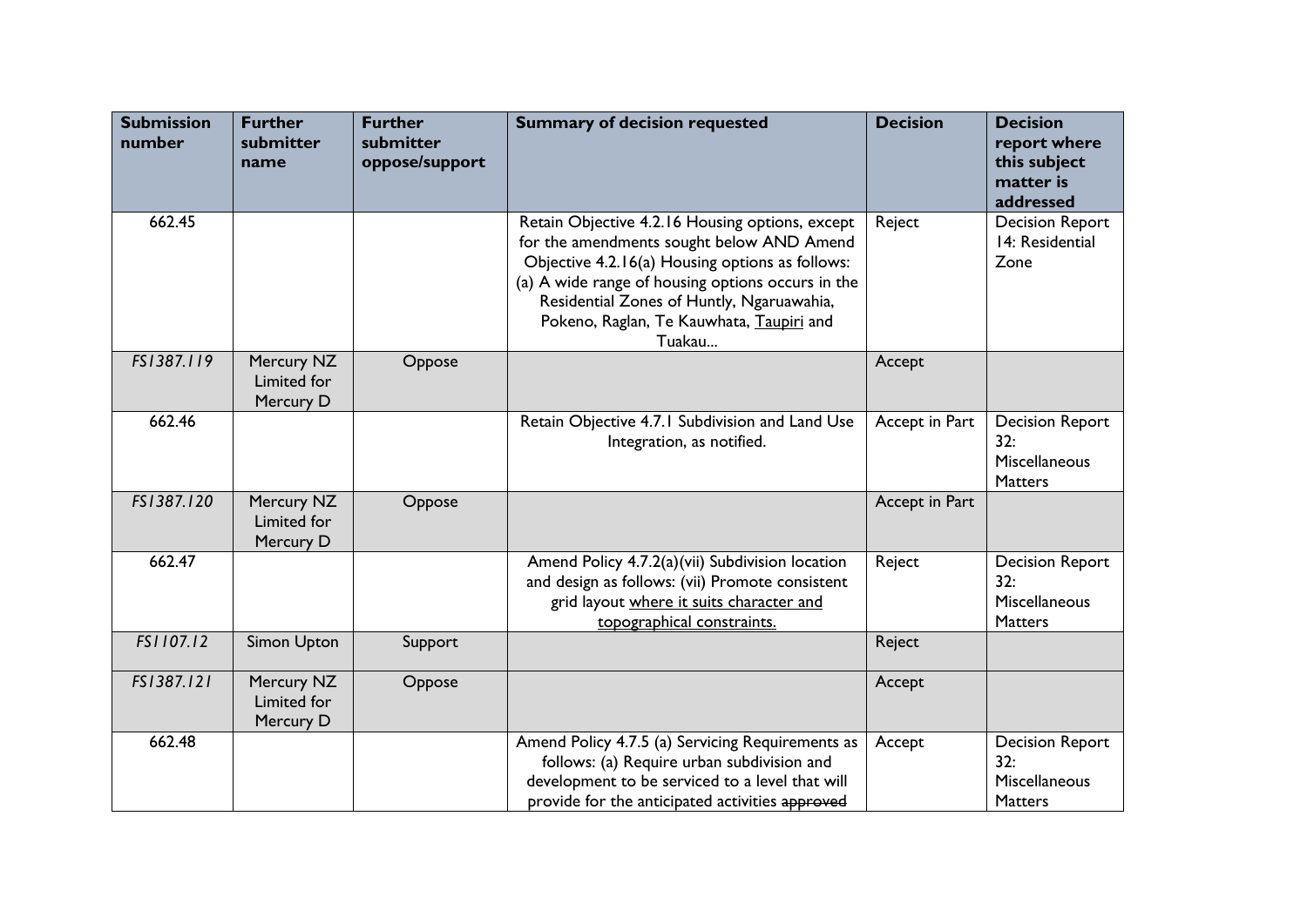| <b>Submission</b><br>number | <b>Further</b><br>submitter<br>name           | <b>Further</b><br>submitter<br>oppose/support | <b>Summary of decision requested</b>                                                                                                                                                                                                                                  | <b>Decision</b> | <b>Decision</b><br>report where<br>this subject<br>matter is<br>addressed |
|-----------------------------|-----------------------------------------------|-----------------------------------------------|-----------------------------------------------------------------------------------------------------------------------------------------------------------------------------------------------------------------------------------------------------------------------|-----------------|---------------------------------------------------------------------------|
|                             |                                               |                                               | indicated in a structure plan, or otherwise<br>anticipated within the zone                                                                                                                                                                                            |                 |                                                                           |
| FS1387.122                  | Mercury NZ<br>Limited for<br>Mercury D        | Oppose                                        |                                                                                                                                                                                                                                                                       | Reject          |                                                                           |
| 662.49                      |                                               |                                               | Amend structure plans to avoid placing roads<br>that will span different boundaries.                                                                                                                                                                                  | Reject          | <b>Decision Report</b><br>32:<br><b>Miscellaneous</b><br>Matters          |
| 662.50                      |                                               |                                               | Amend Rule 17.3.4.2 P1(a) Building setback -<br>Waterbodies as follows: (a) Any building must be<br>setback a minimum of: (i) 23m from the margin<br>of any: A. Lake over 4ha; and B. Wetland; (v)<br>10m from a managed wetland AND Any<br>consequential amendments. | Accept in part  | <b>Decision Report</b><br>20: Business<br>Zones                           |
| FS1387.123                  | Mercury NZ<br><b>Limited for</b><br>Mercury D | Oppose                                        |                                                                                                                                                                                                                                                                       | Reject          |                                                                           |
| 662.51                      |                                               |                                               | Amend Rule 18.3.7 P1(a) Building setback -<br>Waterbodies as follows: (a) Any building must be<br>setback a minimum of: (i) 23m from the margin<br>of any: A. lake over 4ha; and B. wetland;  (v)<br>10m from a managed wetland AND Any<br>consequential amendments.  | Accept in part  | <b>Decision Report</b><br>20: Business<br>Zones                           |
| FS1387.124                  | Mercury NZ<br><b>Limited for</b><br>Mercury D | Oppose                                        |                                                                                                                                                                                                                                                                       | Reject          |                                                                           |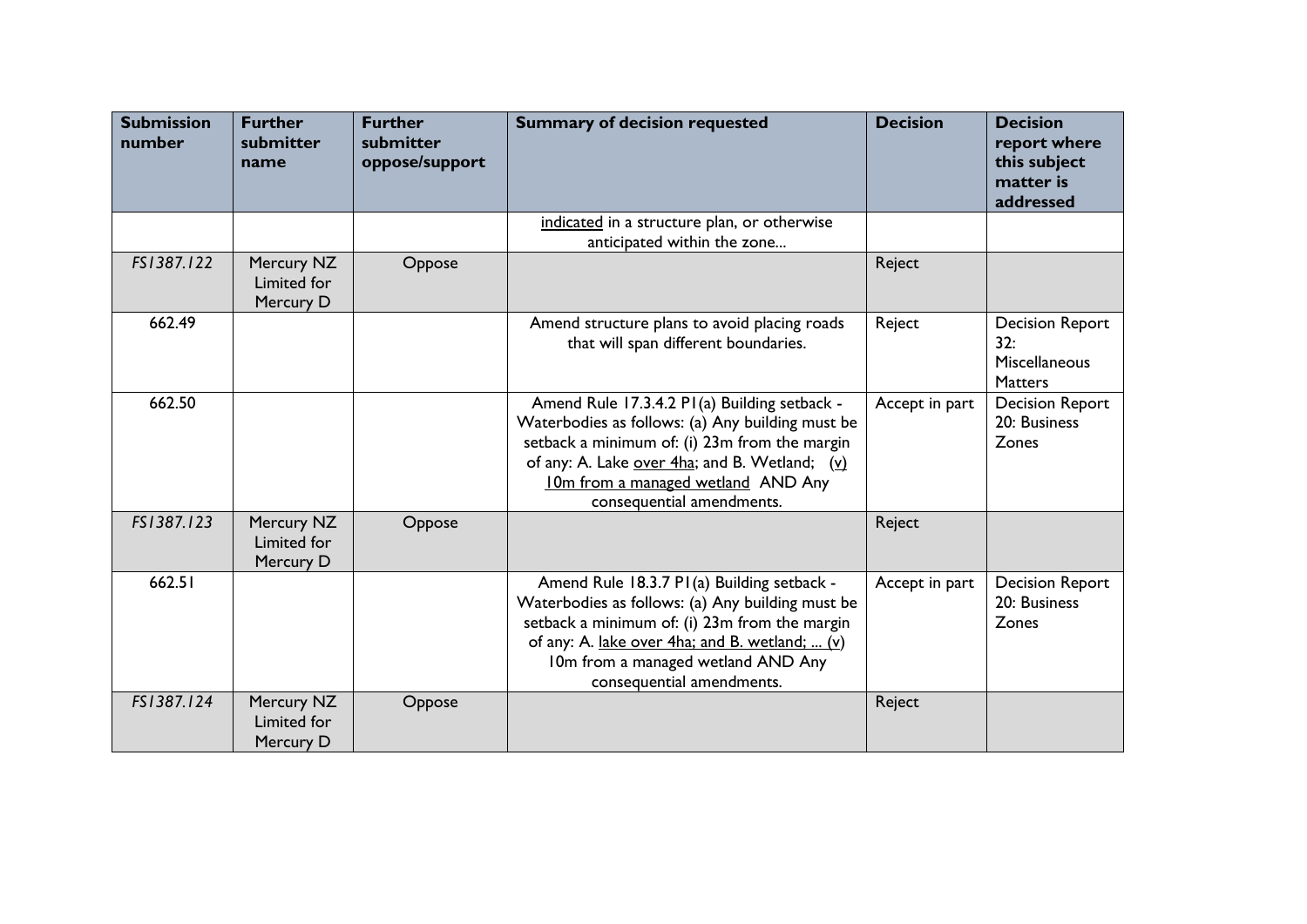| <b>Submission</b><br>number | <b>Further</b><br>submitter<br>name    | <b>Further</b><br>submitter<br>oppose/support | <b>Summary of decision requested</b>                                                                                                                                                                                                                                                                                                                                                                                                                                                                       | <b>Decision</b> | <b>Decision</b><br>report where<br>this subject<br>matter is<br>addressed |
|-----------------------------|----------------------------------------|-----------------------------------------------|------------------------------------------------------------------------------------------------------------------------------------------------------------------------------------------------------------------------------------------------------------------------------------------------------------------------------------------------------------------------------------------------------------------------------------------------------------------------------------------------------------|-----------------|---------------------------------------------------------------------------|
| 662.52                      |                                        |                                               | Amend Rule 20.3.4.2 PI(a) Building setback -<br>Waterbodies as follows: (a) Any building must be<br>setback a minimum of: 30 from: (i) the margin of<br>any: A. Lake over 4ha; and B. Wetland; and C.<br>River bank, other than the Waikato River and<br>Waipa River  AND Amend Rule 20.3.4.2<br>Building setback to require the following setback<br>for managed wetlands to match the amendments<br>sought for other zones: <b>10m from a managed</b><br>AND Any consequential<br>wetland<br>amendments. | Accept in Part  | <b>Decision Report</b><br>21: Industrial<br>Zones                         |
| FS1387.125                  | Mercury NZ<br>Limited for<br>Mercury D | Oppose                                        |                                                                                                                                                                                                                                                                                                                                                                                                                                                                                                            | Accept in Part  |                                                                           |
| 662.53                      |                                        |                                               | Amend Rule 21.3.4.2 P1(a) Building setback -<br>Waterbodies as follows: (a) Any building must be<br>setback a minimum of: 30 from: the margin of<br>any: A. Lake over 4ha; and B. Wetland; and C.<br>River bank, other than the Waikato River and<br>Waipa River. AND Amend Rule 21.3.4.2 Building<br>setback- water bodies to require the following<br>setback for managed wetlands to match the<br>amendment sought for other zones 10m from a<br>managed wetland AND Any consequential<br>amendments.   | Accept in Part  | <b>Decision Report</b><br>21: Industrial<br>Zones                         |
| FS1387.126                  | Mercury NZ<br>Limited for<br>Mercury D | Oppose                                        |                                                                                                                                                                                                                                                                                                                                                                                                                                                                                                            | Accept in Part  |                                                                           |
| 662.54                      |                                        |                                               | Amend Rule 25.3.4.2 PI(a) Building setback -<br>Waterbodies as follows: (a) Any building must be                                                                                                                                                                                                                                                                                                                                                                                                           | Accept in Part  | <b>Decision Report</b><br>23: Reserves                                    |